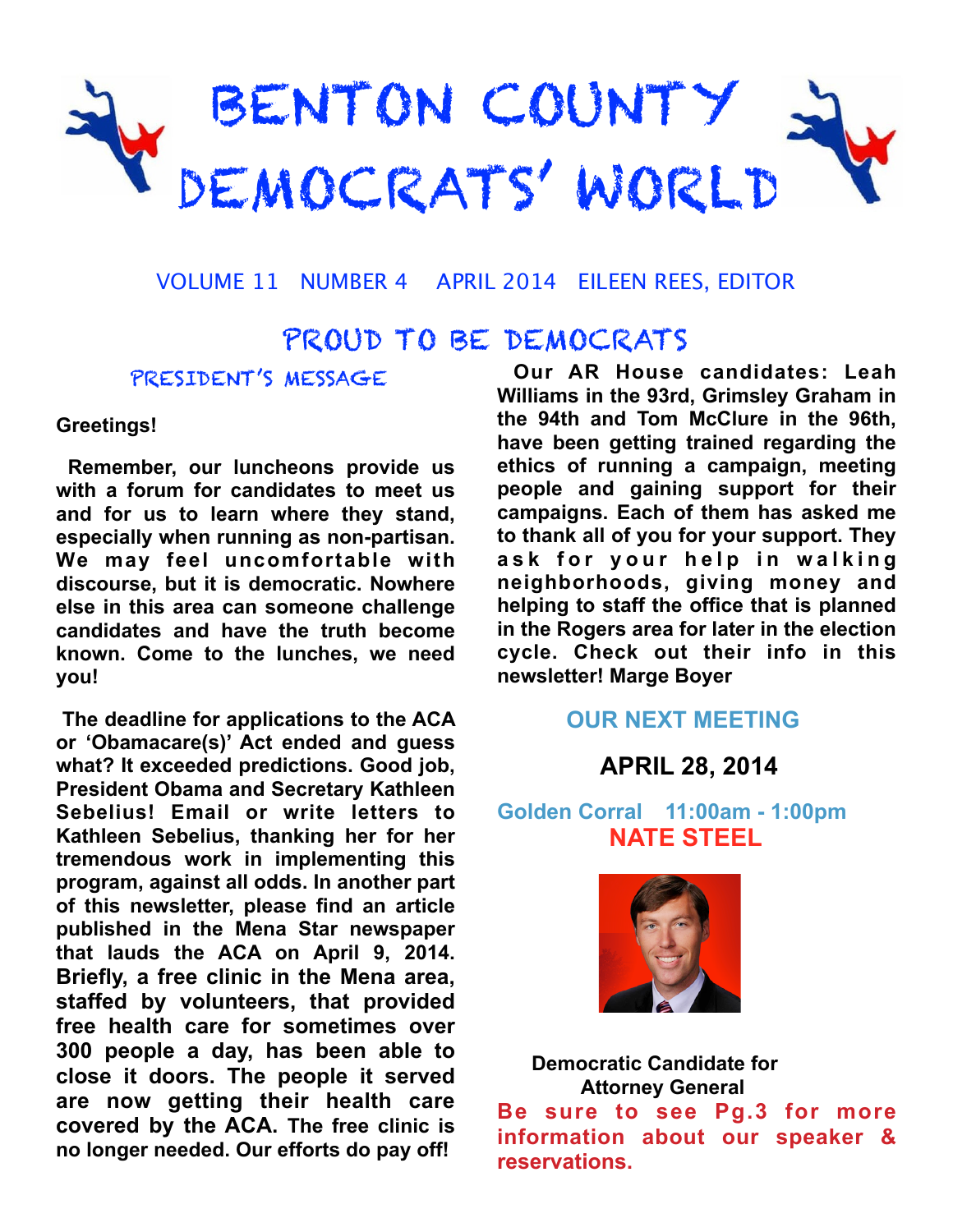### BENTON COUNTY DEMOCRATS

## Membership Meeting Minutes March 24, 2014

**The meeting was called to order by Pam Buncum at 11 am. Thurman Metcalf led the Pledge of Allegiance. Pam introduced Tom McClure, who is running for District 96. Pam announced that we have given the maximum allowable amounts to the three candidates currently running, so the Blue Bowl donations for today will go into the Election Fund. We will be able to make more donations to these and other candidates after the June primaries. Nathan Smith and his wife Elizabeth were introduced by Pam. He is running in a non-partisan race for Benton County Prosecuting Attorney. Pam announced that today is the birthday of Nancianna Nott, and all wished her a Happy Birthday. Bill Millager announced that James Gately has been selected by Gov. Mike Beebe to replace Bill on the State Board of Accountancy.**

 **Linda Farrell introduced our guest speaker, Dr. Lisa Corrigan. Dr. Corrigan spoke on issues in Arkansas efforts to decrease teen pregnancy by providing increased education, and encouraged senior citizens to become involved by writing letters to the editors of local newspapers and contacting their legislative representatives, supporting fundraising efforts and assisting with voter registration.** 

 **Following the speaker's presentation, the general meeting commenced. Gaye Bland announced that the BC Dems make \$838.00 on the recent Monument's Men, and thanked Bill Beck for coordinating this effort. Members were reminded to continue to bring their food donations for Samaritan House to the monthly meetings. Suzanne Jessup and Sharon Carter deliver them to Samaritan House. George Naidl is the 2014 Membership Chair and reminded all that this is membership renewal time. Please see him to renew your membership or if you need a name badge. Tom McClure, candidate for the 96th District, spoke and thanked the BC Dems for supporting his campaign. He noted that there are 3 candidates, but 7 districts in Benton County, and encouraged members of all districts to host events to replenish the coffers of the BC Dems. The BC Dems Board is encouraging all members to contribute** 

**\$100 to the BC Dems Campaign Fund**  between now and November. The **contribution may be made as a single donation or made in increments between now and November. Members were also reminded that they can donate \$50.00 of their state income taxes to the BC Dems when they have their taxes done this year. The NWA Black Caucus is hosting a Teacher Appreciation Banquet on Saturday March 29 at Mermaids restaurant in Fayetteville. The event will honor African American teachers and professionals in Northwest Arkansas. Rodney Slater is the keynote speaker, and Linda Chesterfield will also be appearing. A VIP reception with Rodney Slater begins at 5:30 p.m. Check the BC Dems website or the Washington County Democrats website for further details. Thurman Metcalf distributed a petition to increase the minimum wage to \$8.50 per hour in Arkansas. He noted that the Wal-Mart Corporation is supporting this effort. He also announced that the State DPA meeting will be held in Pine Bluff this year, and the Annual Jefferson Jackson Dinner will be held in August. Tickets for the Jefferson Jackson dinner are \$1250 per table of 10, and encouraged all members to "give until it hurts". The Benton County Democrats Central Committee is continuing to sell Boomerang Car Wash tickets for \$12.00. Thurman Metcalf and Linda Farrell announced that a seminar will be held on Wednesday, April 16 at the Fayetteville Public Library regarding Mental Illness and the Judicial System.** 

**The meeting adjourned at 1:00 p.m.**

**Respectfully submitted, Pamela Clarke** 



#### **NONPARTISAN PROSECUTOR ELECTION**

 **The Nonpartisan Benton County Prosecutor Election will be held as part of the Primary election on May 20, 2014. Kimberly R. Weber is opposing Nathan Smith. Kimberly will speak during the business meeting at our April 28 luncheon at the Golden Corral. Nathan Smith is running as a Nonpartisan Conservative and was introduced at our March luncheon. His yard signs list the word conservative under Nonpartisan.**